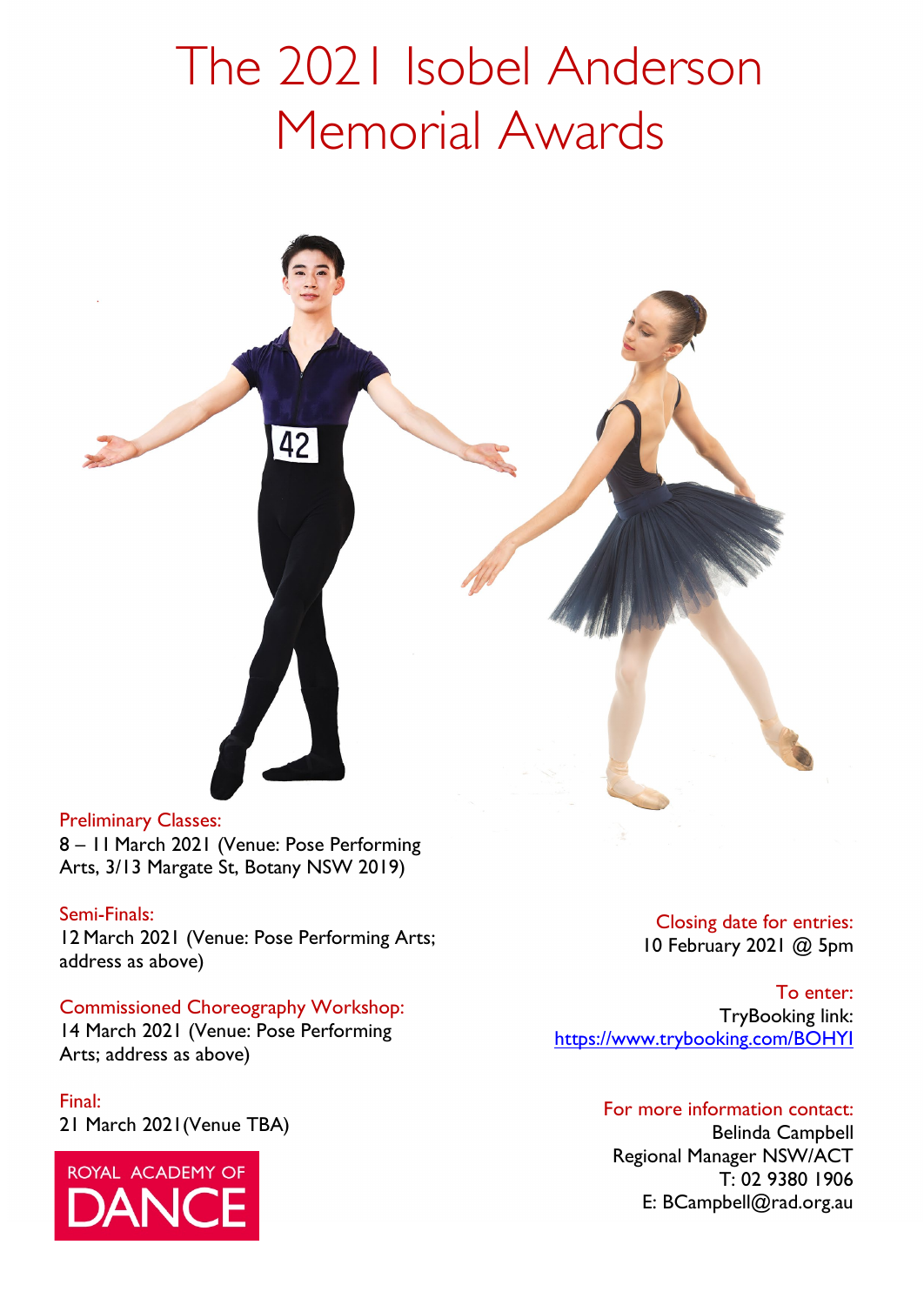### Information

The NSW Regional Panel is pleased to present the Isobel Anderson Memorial Awards for 2021. Any students who are permanent residents of NSW and have passed their Intermediate Foundation, Intermediate, Advanced Foundation or Advanced 1 exam in 2020 are eligible to enter.



### Isobel Anderson FRAD

Isobel Anderson's early ballet training was at the Osborn School of Dance in Sydney before she commenced her RAD training at age 18 at the Frances Scully School of Dancing. In 1935 she sat all her student examinations in the Academy's first Australian examination tour and in 1939 she achieved her RAD Advanced Teacher's Diploma.

Isobel's dance performances include a charity matinee at Sydney's Theatre Royal in December 1939 where she danced a principal role with Tamara Tchinorova, Valentin Zeglovsky and Audrae Swayne in a performance of *Les* 

*Sylphides* staged by Helene Kirsova, who had danced with Col. De Basil's Ballet Russe. Isobel went on to teach at the Frances Scully School before opening her own ballet school from 1946 until 1967.

Appointed an RAD Children's examiner in 1952 and RAD Life Member in 1980, Isobel was examiner, tutor and mentor to students and teachers alike. She chaired the RAD NSW Regional Advisory Panel for 25 years and was appointed as its Patron. She was awarded a Fellowship of the Royal Academy of Dance in 1986, and in 1987 in her honour, the Isobel Anderson Awards began.

*"Students need to listen to and hear the music, let it become part of them because the art of being creative is so important to a dancer. The intention of these Enchaînements is to give the dancer an opportunity to interpret the music as they feel it. It is not to be viewed as a syllabus for examination."* **Miss Anderson FRAD, February 2004**

### Prizes

First Place and Runner Up prizes will be awarded for each section in 2021; as well as an overall Isobel Anderson Memorial Award (one winner).

Monetary Awards will be paid to the registered RAD teacher of entrant for the purpose of contributing towards prize recipient's tutoring fees.

### Centenary Medal

The Centenary Medal will be awarded in 2021 to commemorate the Royal Academy of Dance teaching the world to dance and supporting young dancers' development for 100 years.

The Centenary Medal will be awarded to the dancer who demonstrates exceptional artistry and performance, including:

- maintaining confidence and showing responsiveness in a performance setting
- awareness and sensitivity to the music through movement and performance quality
- a clear understanding of the genre and style, and demonstration of individuality in their interpretation
- technical facility, outstanding execution and spatial awareness.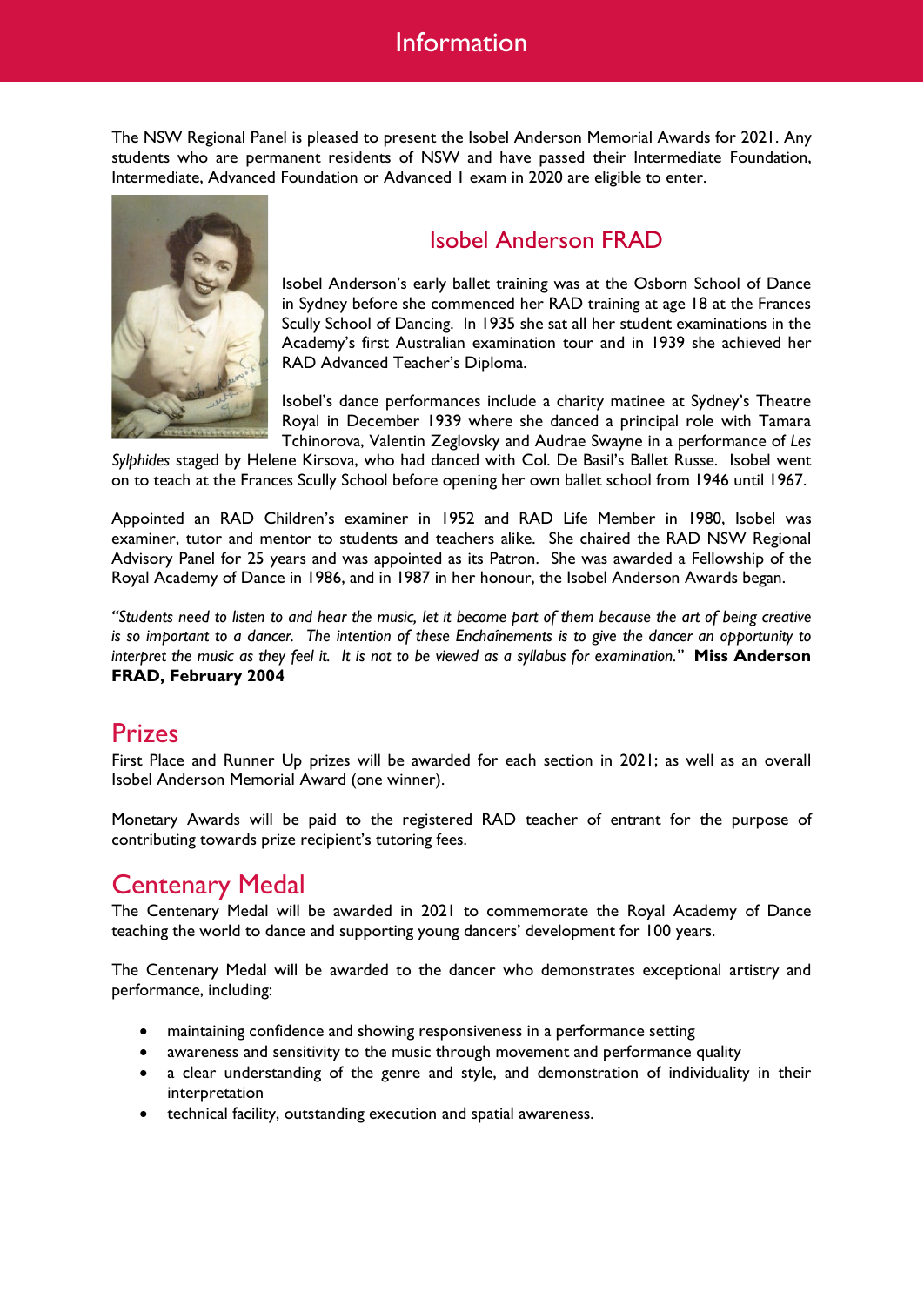### Core Values

The aim of the Isobel Anderson Awards is to enable candidates to build confidence in performance situations and provide additional performance opportunities; to establish a pathway to prepare candidates for international competitions; and to honour the contribution of RAD Member Isobel Anderson. Participation of students from all levels is encouraged; as students gain experience and confidence from working with their peers and guest teachers. Students entering these Awards should have exposure to open class work as well as syllabus.

### Format

#### *Please note some changes to the format for the 2021 Awards*

#### **Preliminary Classes and Semi-finals Classes:**

All students will participate in an open class for both Preliminary and Semi-finals.

- All students will attend a Preliminary Open Class.
- Depending on numbers of entrants a Semi-Final Open Class will be scheduled on a different day to select Finalists. Semi-Finalists will be listed on the RAD website after all classes for the level have been completed.
- No costumes are required; please see the dress code below.
- Audiences may not be possible in the Preliminary and Semi-Final rounds due to COVID-19 restrictions.
- Notification of class times will be emailed to teachers as soon as possible after the entries close and total numbers have been collated.
- No correspondence with parents will be entered into; **telephone enquiries can only be made by teachers.**

#### **Commissioned Choreography:**

All finalists will participate in a Commissioned Choreography Workshop. During this 1.5 hour workshop, students will learn a commissioned choreography piece in a neo-classical or lyrical/contemporary style. The piece will be approximately 1.5 minutes in length.

#### **Finals:**

Finalists will perform a short entrance (as a group; this will not be adjudicated); the Isobel Anderson port de bras (in groups); their chosen syllabus variation (as a solo); the Commissioned Choreography piece (as a solo); and a group reverence (not adjudicated).

**NOTE:** RAD Australia reserves the right to adjust the format of preliminaries, semi-finals and finals depending on venue and other requirements. Confirmation of format and any adjustments will be provided to finalists prior to the event.

- The Isobel Anderson female/male port de bras: the integrity of Miss Anderson's choreography for the port de bras must not be changed. *"Students need to listen to and hear the music, let it become part of them because the art of being creative is so important to a dancer. The intention of these Enchaînements is to give the dancer an opportunity to interpret the music as they feel it. It is not to be viewed as a syllabus for examination."* **Miss Anderson FRAD, February 2004**
- The port de bras can be found on the Members' Area of our website (at the bottom of the Australian Teacher Resources page). It is the responsibility of teachers to ensure that students entering the Awards have a knowledge of the set Isobel Anderson Port de Bras.
- All finalists will perform one of the set variations from the applicable level of the RAD syllabus.
- No costumes are required; please see the dress code below.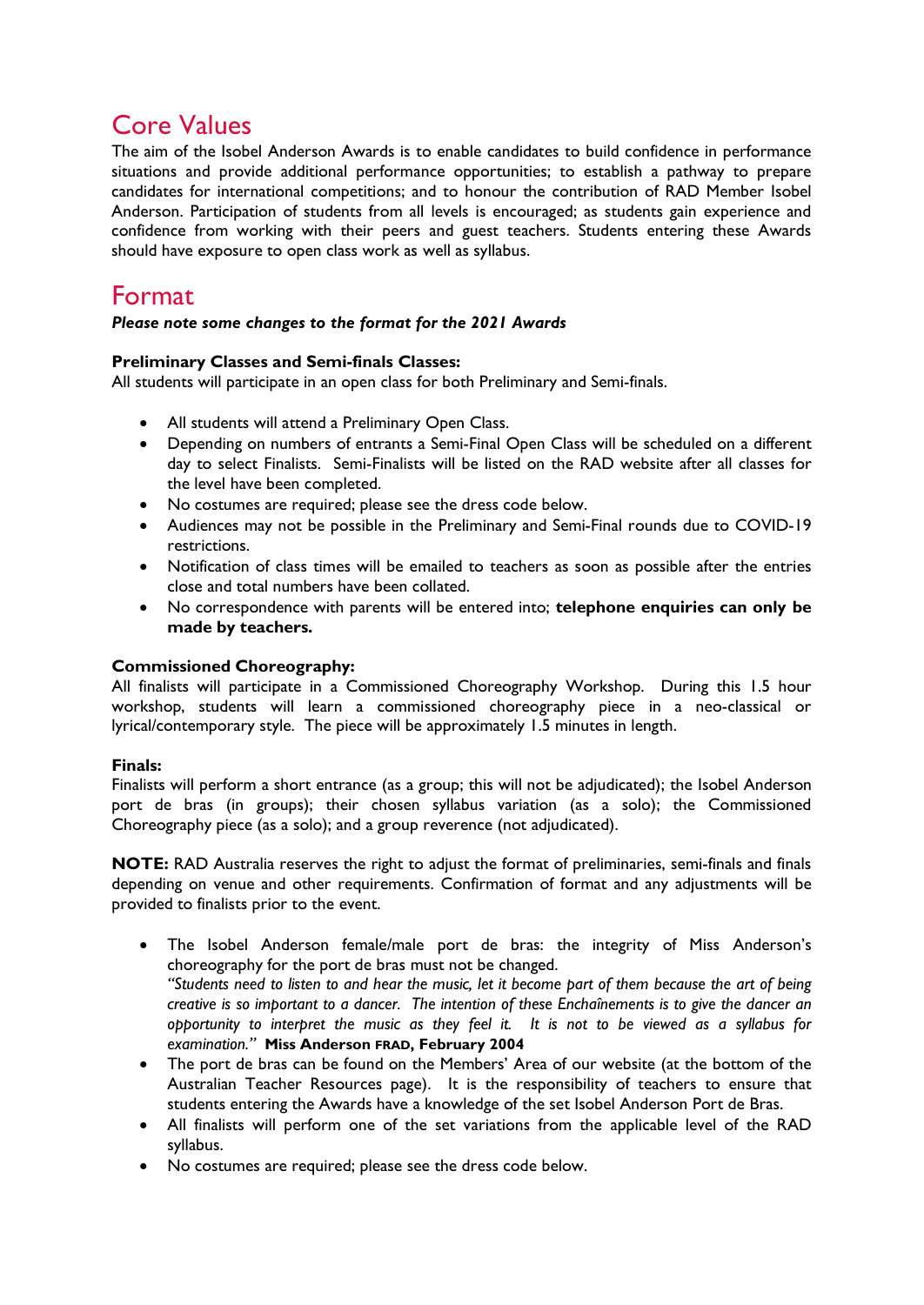- There will be a rehearsal for all finalists on the morning of the  $21<sup>st</sup>$  March. Times will be advised.
- Teachers and parents are NOT permitted to enter the auditorium or stage area at any time during the rehearsals.
- Only authorised staff and entrants are permitted backstage.

### Conditions for entry

- Participants must be studying the Royal Academy of Dance Syllabus, be residing in NSW, and be enrolled with a financial Registered RAD teacher.
- By submitting this entry, participants acknowledge they enter in good health and will abide by the rules and regulations set. Entrants enter at their own risk.
- Students must have completed a vocational examination in 2020 at the level they wish to enter.
- If a student has entered two Vocational examinations in 2020 they must enter the Awards at the highest level. Previous winners from 2020 are not permitted to re-enter the same section in 2021.
- Students must be in uniform as per below. Those who do not comply may be disqualified from the event.
- The adjudicators' decision is final and no communication regarding their decision will be entered into.
- Some physical contact may be necessary by a member of the faculty to demonstrate exercises during classes or if a member of the staff needs to administer first aid. Any physical contact in classes will adhere to the applicable COVID-19 regulations in NSW at the time of the class.
- The Academy reserves the right to alter the advertised program/faculty/venue/method of delivery without prior notice. The information in this and other printed or electronic brochures/notices was correct at the time of print.
- NO PHOTOGRAPHY OR FILMING PERMITTED UNDER ANY CIRCUMSTANCES.
- There may be a photographer taking photos and file footage during the event. These photos/footage may be used for archival purposes/marketing future RAD events/publicity and are not for external use or sale.
- Entrants may be called upon for media interviews arranged by the RAD Australia in relation to this event.
- Photographic and filmed material may be used in the promotion and reporting of the Isobel Anderson Memorial Awards and for RAD purposes. Each entrant (or their parent/guardian) will be asked to sign a Media Release on entry (please advise the Regional Manager if the entrant does not wish to be filmed/photographed).
- RAD Australia and our host venue/s will be operating as per our current COVIDSafety plans and policies; which are subject to change from time to time (in line with any changes to state and federal government regulations and recommendations). RAD Australia's current COVIDSafety Policy can be found [here;](https://media.royalacademyofdance.org/media/2020/10/02102647/RAD-AU-COVID-Policy-Final-PUBLIC-v1.2.pdf) and a copy of our COVID-19 Health Statement, which is a condition of entry to all venues, can be found [here.](https://au.royalacademyofdance.org/rad-australia-covid-health-statement/) By entering a student into these Awards, you acknowledge that the student, their parent/guardian, and their RAD Registered Teacher have read and agree to abide by these and any other Terms and Conditions (as listed on TryBooking). This includes the requirements to self-exclude if symptomatic, self-isolating or quarantining; to sign in to all venues for the purposes of contact tracing; and to wear masks if/where required.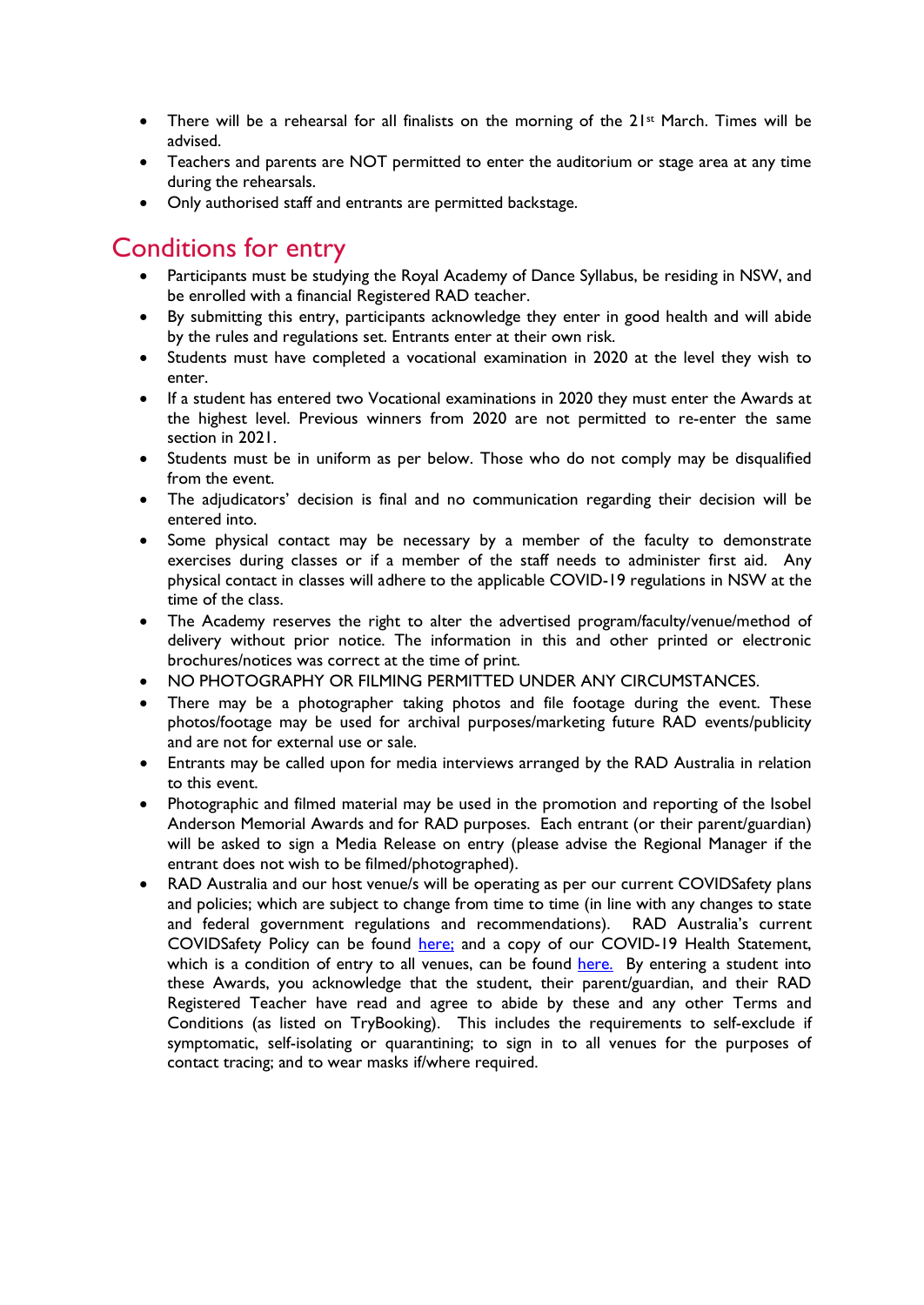# Information for Teachers

- Entry fee \$80 per student.
- Entries will only be accepted through the Trybooking website. Entries open on Friday, 22<sup>nd</sup> January 2021.
- Late entries may be accepted if space is available. Places may be limited due to COVID-19 restrictions. Entry fee is non-refundable unless the RAD is forced to cancel the event completely due to COVID-19 restrictions or increased risk. No telephone entries permitted. Entries will close on the 7th February. **Entries after this date will only be accepted if space is available and will incur a 10% late fee.**
- A credit card is needed to book via TryBooking. There may be booking fees and charges in addition to the entry fee for each student entered.
- More than one student can be booked at the same time and one payment can be made.

# Studio Donations

- This event is organised and run purely not-for-profit by our wonderful volunteers from The NSW Regional Advisory Panel. Their purpose is to offer a valuable experience with a unique format that rewards, encourages and inspires young students to continue pursuing their passion for dance.
- With this in mind we ask you to **consider a studio donation** that will directly benefit your students and keep these events at the forefront of the dance community. There is an opportunity to apply a donation when entering on the TryBooking website. Alternatively, you may wish to contact Belinda Campbell to make a donation.
- Your donation will be acknowledged in the programme and greatly appreciated by The Panel who thank you in advance for your consideration.

## Dress Code

| Females - Preliminary & Semi-Final Class<br>Classical leotard in one block colour only<br>(no patterns/multiple colours). No school<br>leotards, halter necks, cap sleeves, jazz<br>styles, low-cut front or back.<br>Leotard must be suitable to affix number to<br>front and back<br>Ballet tights; students can choose tights that<br>match their skin tone<br>Soft ballet shoes in satin, canvas or leather<br>with matching elastic or ribbons. Split sole<br>shoes are permitted. Students can choose<br>shoes that match their skin tone. Note:<br>demi-pointe shoes may be worn if<br>preferred, but are not required this year<br>(COVID-19).<br>Light make-up may be worn<br>Appropriate hair ribbon or decoration is<br>also permitted.<br>Semi-Final classes will include pointe<br>work for all levels except<br><b>Intermediate Foundation.</b> | Males - Preliminary & Semi-Final Class<br>Males can wear either tights and<br>fitted top (sleeveless optional) or a<br>Unitard (black or navy blue).<br>Socks and ballet shoes (colour<br>$\bullet$<br>optional) |
|---------------------------------------------------------------------------------------------------------------------------------------------------------------------------------------------------------------------------------------------------------------------------------------------------------------------------------------------------------------------------------------------------------------------------------------------------------------------------------------------------------------------------------------------------------------------------------------------------------------------------------------------------------------------------------------------------------------------------------------------------------------------------------------------------------------------------------------------------------------|------------------------------------------------------------------------------------------------------------------------------------------------------------------------------------------------------------------|
|---------------------------------------------------------------------------------------------------------------------------------------------------------------------------------------------------------------------------------------------------------------------------------------------------------------------------------------------------------------------------------------------------------------------------------------------------------------------------------------------------------------------------------------------------------------------------------------------------------------------------------------------------------------------------------------------------------------------------------------------------------------------------------------------------------------------------------------------------------------|------------------------------------------------------------------------------------------------------------------------------------------------------------------------------------------------------------------|